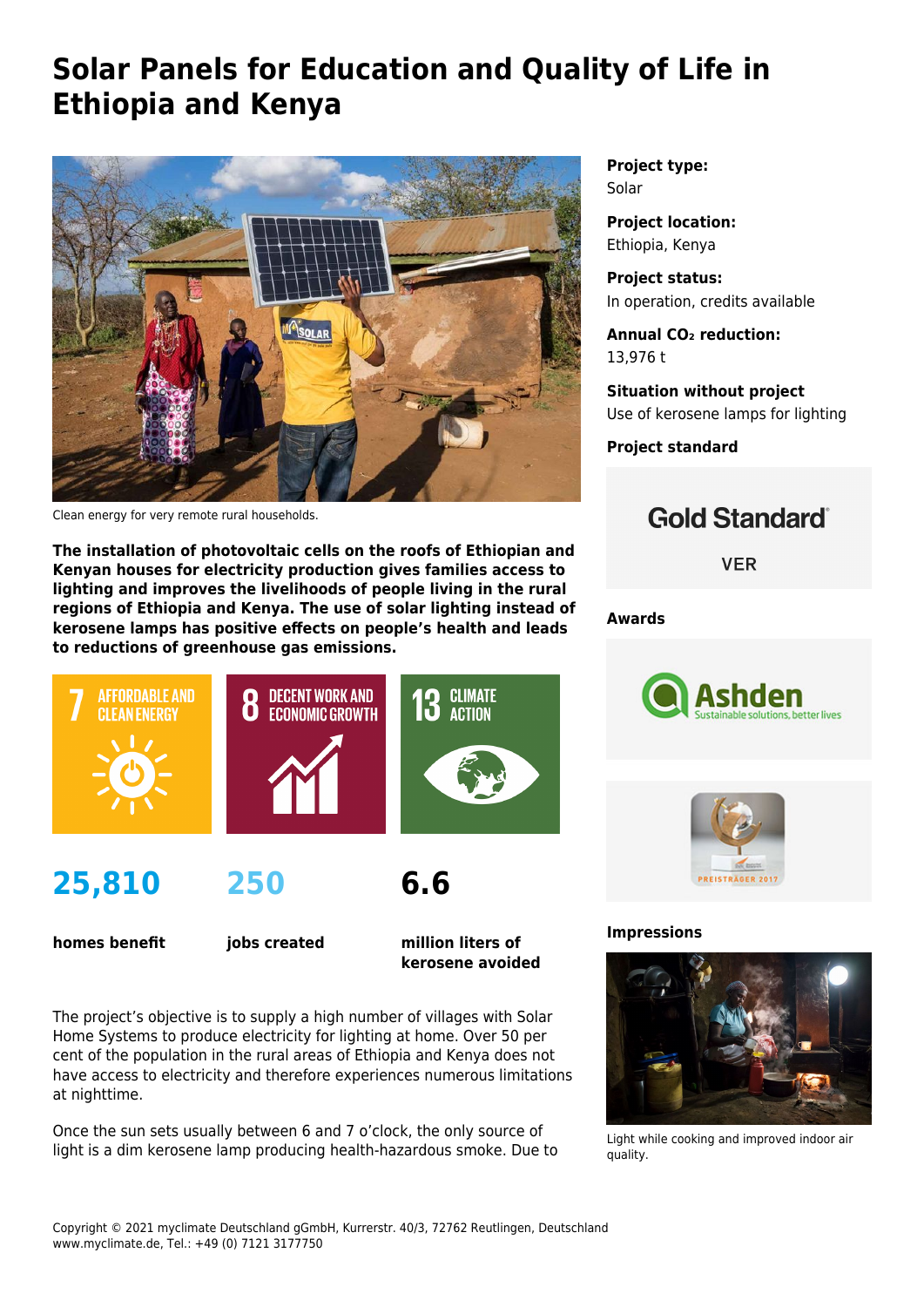the lack of light, social time, housework and further any educational activities for the children are restricted in the evening. By substituting the poor kerosene lamps with strong solar powered LED lights, environmental, social and economical benefits can be achieved.

Education and training of local people is a key part of activities of the [Solar](https://solar-energy-foundation.org/) [Energy Foundation](https://solar-energy-foundation.org/). To have well-trained personnel available who is able to professionally install and maintain the Solar Home Systems in Ethiopia and Kenya, the "International Solar Energy School" has been founded. After their graduation, five "Technicians" found a new Solar Center in a village and are responsible for the provision of its inhabitants with Solar Home Systems annually. The first Solar Technicians have graduated in March 2008, since then 10 Solar Centers have been opened and more than 96 solar technicians have been trained. Through this approach, many villages are reached and the know-how is spread around the country.

There are four different kinds of solar products offered differing in their power output and application. The solar lanterns and Solar Home Systems have been adapted and tested to fit the lives in rural Ethiopia and Kenya. To assure that every individual household finds a suitable lighting model for its needs and its financial situation, the small portable solar lanterns are sold directly by cash, where as the Solar Home Systems and other larger systems are sold by cash or credit and may be paid back over a specified period of time. The respective price takes into account the income level and ability to pay of the rural communities.

Have a look at two foto-albums on myclimate-Facebook ([first](https://www.facebook.com/media/set/?set=a.10151731323705374.855904.341277720373&type=3) and [second](https://www.facebook.com/media/set/?set=a.10150752903245374.722092.341277720373&type=3) one)!

## This project contributes to 8 SDGs:



25,810 households have access to appropriate new clean and efficient technology, saving USD 80 and 77 liters of kerosene and USD 42 on mobile charging costs per household per year.



141,696 persons benefit from reduced air pollution from kerosene fumes contributing to improved health



A solar home system increases children's study time by 2 hours per day and therefore helps to improves school grades. Over 250 women, men and youth trained by the project locally.



The programme empowers women by providing green jobs and encouraging solar-powered businesses run by women. Over 30% of employees are women with equal opportunity to gain skills as men.



Installation of a Solar Home System in the village.



The possibility to read is important for a good education.



Reading in the evening with the LED lamp.